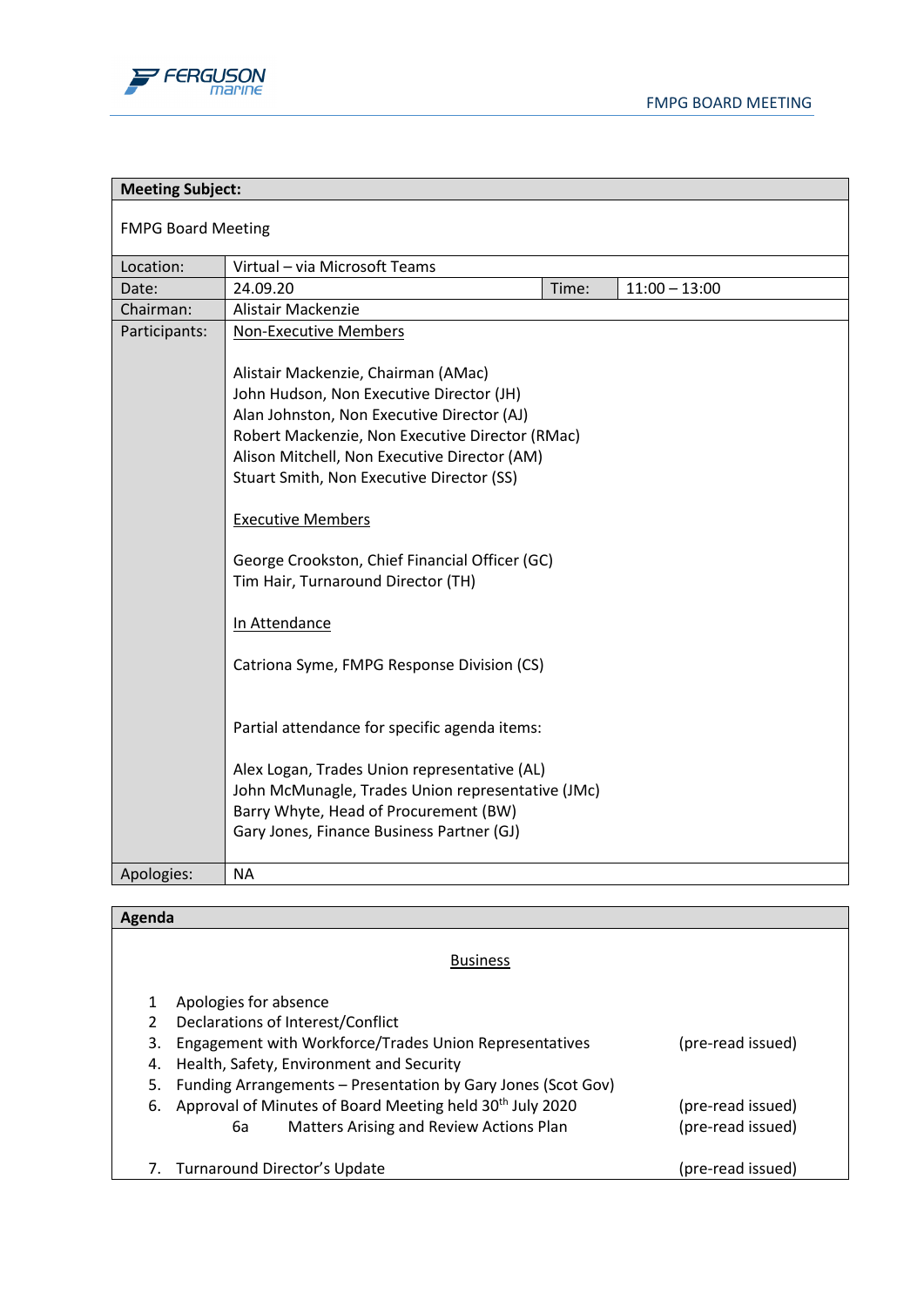

| 7a<br>7b                                 | Turnaround Director's Report<br>801/802 Monthly Pack                                          | (pre-read issued)<br>(pre-read issued) |
|------------------------------------------|-----------------------------------------------------------------------------------------------|----------------------------------------|
| 8.<br>Finance Update<br>9.               | Minutes of Audit & Risk Committee held 31 <sup>st</sup> August 2020<br>9a Matters Arising     | (pre-read issued)                      |
|                                          | <b>Matters Requiring Board Decision</b>                                                       |                                        |
|                                          | 10. Confirmation of Company Secretary<br>11. Board endorsement of contracts novated from FMEL |                                        |
|                                          | <b>Matters For Noting</b>                                                                     |                                        |
| 13. A.O.C.B.<br>14. NEDs private session | 12. Overview of Procurement and arrangements – presentation by Barry Whyte                    |                                        |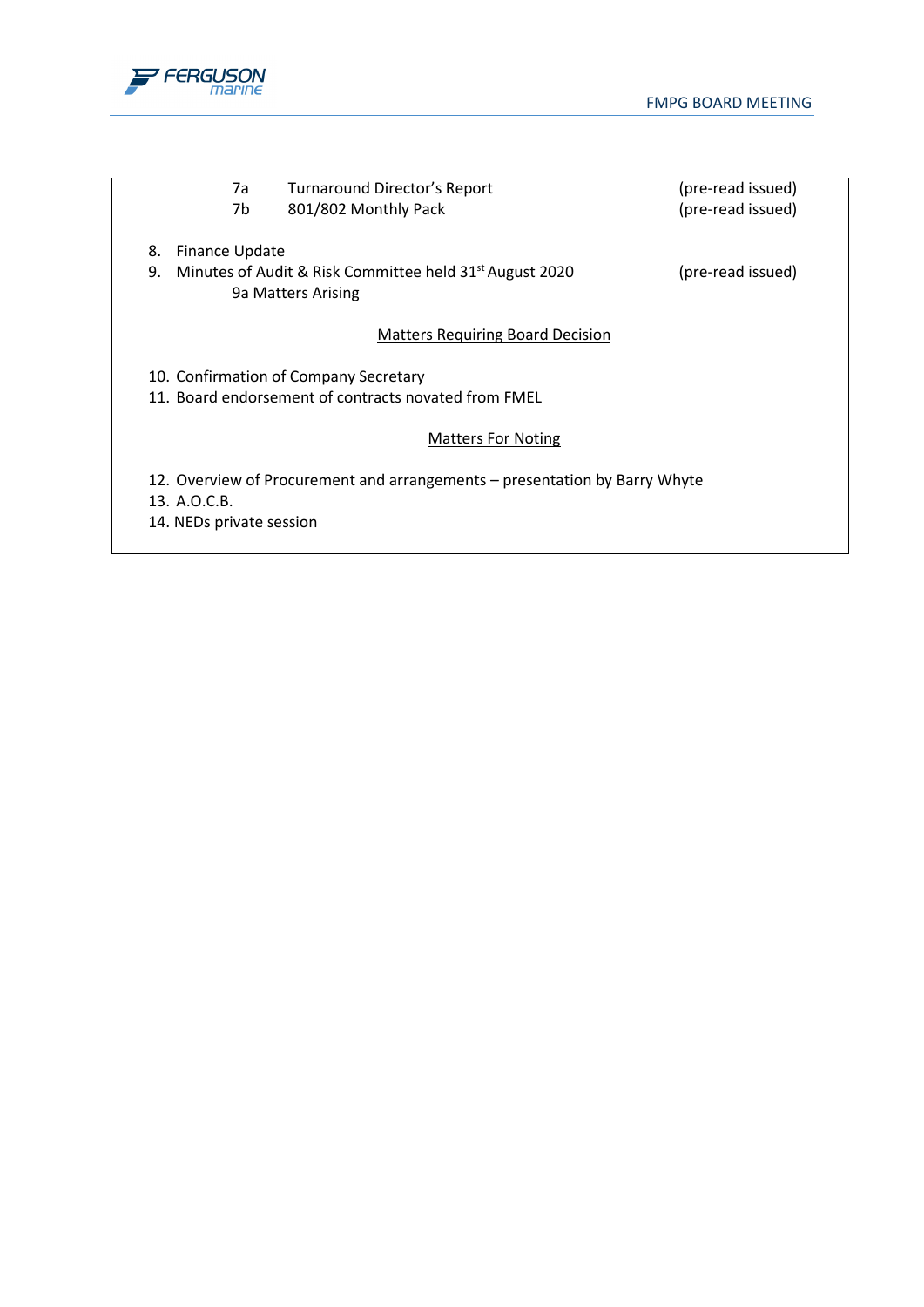



| Item           | <b>Minutes</b>                                                                                                                                                                                       |
|----------------|------------------------------------------------------------------------------------------------------------------------------------------------------------------------------------------------------|
| $\mathbf{1}$   | <b>Apologies for absence</b>                                                                                                                                                                         |
|                | No apologies were given.                                                                                                                                                                             |
| $\overline{2}$ | <b>Declarations of Interest/Conflict</b>                                                                                                                                                             |
|                | No declarations of interest/conflict were given.                                                                                                                                                     |
| 3              | <b>Union/Workforce Reps Introduction to Board</b>                                                                                                                                                    |
|                | AMac welcomed AL and JMc, the GMB Trades Union Reps, to the meeting and asked if they had                                                                                                            |
|                | any matters they wished to draw to the attention of the Board. The main area of discussion                                                                                                           |
|                | related to the delay in concluding wage negotiations. AMac thanked AL and JMc for their patience                                                                                                     |
|                | and acknowledged the length of time that this has been outstanding. AMac advised that it was<br>hoped that an update would be forthcoming in the week commencing 28 <sup>th</sup> September 2020 and |
|                | if no update received, confirmed that he and the Turnaround Director would take further action                                                                                                       |
|                | to expedite a response.                                                                                                                                                                              |
|                | AMac also asked if there were any Health & Safety concerns that the Board should be aware of                                                                                                         |
|                | and if processes and controls around the yard restart post Covid 19 restrictions were satisfactory.                                                                                                  |
|                | Both AL and JMc confirmed that they are happy with the process currently followed at the yard                                                                                                        |
|                | and will continue to raise issues, as necessary, at the weekly yard restart meeting which is held                                                                                                    |
|                | in conjunction with the reps and several members of the Executive Team.                                                                                                                              |
|                | JMc raised several industrial forums (MEWG and FSS) and expressed a concern that FMPG was                                                                                                            |
|                | not represented at either, providing access to Fleet Solid Support Ships (FSS Programme) and                                                                                                         |
|                | other potential future work opportunities. TH confirmed that FMPG participated in MEWG via                                                                                                           |
|                | himself and the Sales Manager. AMac reinforced that future work & yard sustainability are key                                                                                                        |
|                | activities for the Board and committed to keeping JMc updated.                                                                                                                                       |
|                | Both AL and JMc advised that they had no further matters to raise with the Board and left the                                                                                                        |
|                | meeting.                                                                                                                                                                                             |
|                | <b>Workers Consultation Group Constitution</b>                                                                                                                                                       |
|                | The Board had for consideration a paper outlining the mechanism by which the Board will engage                                                                                                       |
|                | with the workforce and achieve workers consultation.                                                                                                                                                 |
|                |                                                                                                                                                                                                      |
|                | The Board agreed that the Trades Union representatives (AL and JMc) and the Chair of the                                                                                                             |
|                | Workers Consultation Group would partially attend the Board Meetings to provide any feedback<br>as appropriate.                                                                                      |
|                |                                                                                                                                                                                                      |
|                | The Board endorsed the proposed arrangement and directed the Executive to establish the                                                                                                              |
|                | associated worker consultation group.                                                                                                                                                                |
|                |                                                                                                                                                                                                      |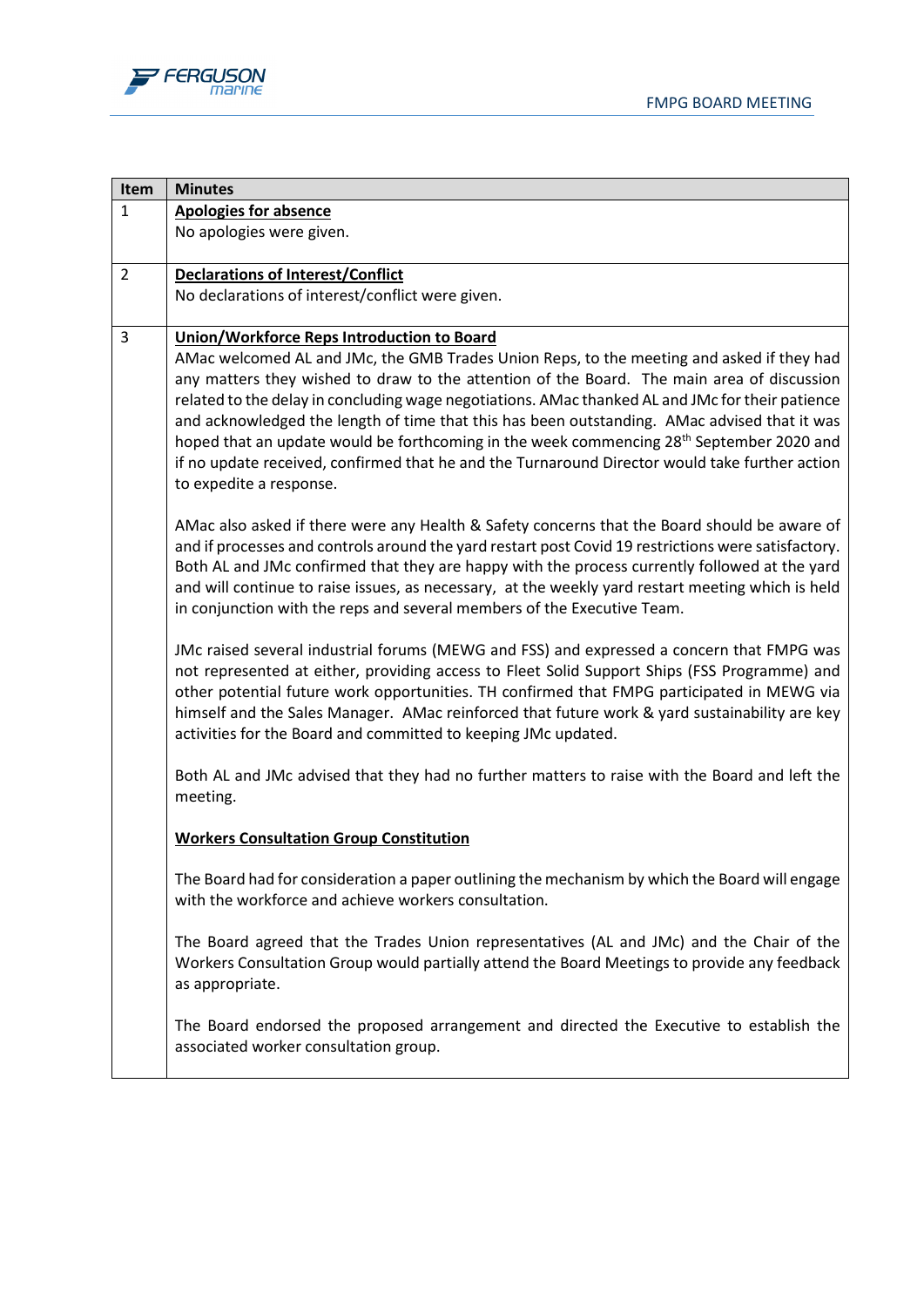

| $\pmb{4}$ | Health, Safety, Environment and Security (issued as a pre read)                                    |
|-----------|----------------------------------------------------------------------------------------------------|
|           | A discrepancy was noted in relation to the H&S stats contained within the 801/802 Monthly Pack     |
|           | and the stand alone Monthly Safety Statistics Report - TH confirmed that the stand alone report    |
|           | confirmed the correct statistics.                                                                  |
|           |                                                                                                    |
|           | TH advised that he planned to bring more rigour to the first aid accident reporting process.       |
|           |                                                                                                    |
|           | JH queried the apparent lack of near miss instances being reported and spoke in particular of a    |
|           | specific incident for which TH provided an update in relation to the investigation and corrective  |
|           | action taken.                                                                                      |
|           |                                                                                                    |
|           | TH advised the Board that a H&S Specialist (contractor) had been appointed and was                 |
|           | commencing on Monday 28 <sup>th</sup> September 2020, on a 3 day a week basis.                     |
|           |                                                                                                    |
|           | AM requested that the report is amended to incorporate remedial actions taken so that there is     |
|           | visibility over the learnings from yard incidents. It would also be advantageous for the report to |
|           | include details on the root cause, nature of near miss/accident and corrective action taken.       |
|           |                                                                                                    |
|           | TH confirmed that this would be addressed, and the more detailed information provided as the       |
|           | company moves in a more professional direction with the appointment of the H&S Contractor.         |
|           |                                                                                                    |
|           | Clarification was requested on the cumulative stats and if they ar based on financial or calendar  |
|           | year? TH to clarify.                                                                               |
|           |                                                                                                    |
| 5         | <b>Funding Arrangements - presentation by Gary Jones (Scot Gov)</b>                                |
|           | GJ took the Board through a presentation outlining the funding arrangements of the business.       |
|           |                                                                                                    |
|           | AJ raised a question around organisational capacity to address requirements given the              |
|           | complexity of the task. AMac confirmed that there is a strong interface and relationship between   |
|           | FMPG and the Scottish Government Ferguson Marine Response Division who would be expected           |
|           | to progress the majority of the associated workload.                                               |
|           |                                                                                                    |
|           | A discussion followed around timescales and urgent deadlines in the financial cycle and need for   |
|           | definitive dates for completion.                                                                   |
|           |                                                                                                    |
|           | GJ to address required timeline and revert to the Board.                                           |
|           |                                                                                                    |
| 6         | Approval of Minutes of Board Meeting held 30 <sup>th</sup> July 2020 (issued as a pre read)        |
|           | AMac sought approval of the previous Board Minutes which all parties approved, and no              |
|           | corrections raised.                                                                                |
|           |                                                                                                    |
|           | All members agreed to the subsequent publication of the minutes on the FMPG website.               |
|           |                                                                                                    |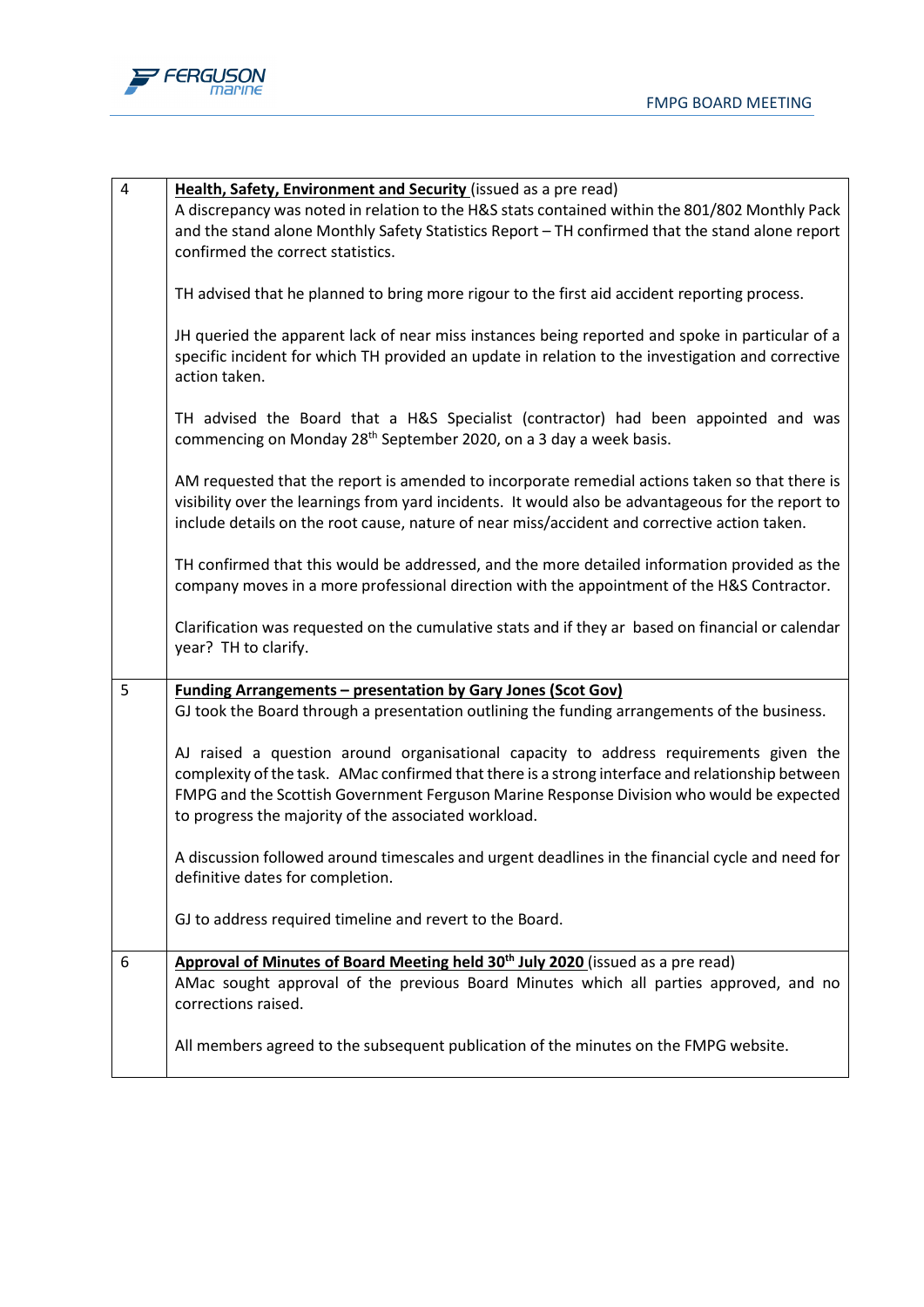

| $\overline{7}$ | Turnaround Director's Update (issued as a pre read)<br>TH confirmed that there was no significant material change since issuing the pre read but wanted<br>to highlight:                                                                                                                                                                                                                  |
|----------------|-------------------------------------------------------------------------------------------------------------------------------------------------------------------------------------------------------------------------------------------------------------------------------------------------------------------------------------------------------------------------------------------|
|                | The appointment of Interim Operations Director, Paul Dakin. TH confirmed that there has been<br>a significant shift in his management team following the restructure and he is confident that he<br>now has a collaborative group of people with the shared aspiration for success.                                                                                                       |
|                | Inventory checking - significant progress has been made with no major show stoppers identified<br>as yet. An Interim Warehouse & Materials Manager has been appointment and will commence<br>with the business on Monday 12 <sup>th</sup> October, reporting directly to Paul Dakin.                                                                                                      |
|                | As part of the board papers circulated, each Head of Section had provided an update on their<br>respective functions. TH asked if there were any questions relating to these updates:                                                                                                                                                                                                     |
|                | AM – requested clarification on the interim status of the Health & Safety and Warehouse<br>appointments.                                                                                                                                                                                                                                                                                  |
|                | TH - confirmed that permanent recruitment is being carried out in tandem with any interim<br>recruitment with the main objective being to have as many roles filled with permanent<br>employees as possible. Sarah Wass will provide further update to the Board in November.                                                                                                             |
|                | AJ - raised an observation regarding lack of measures to track and identity where the business is<br>in terms of project delivery.                                                                                                                                                                                                                                                        |
|                | TH - confirmed the current report mechanisms are 'work in progress' and that further refinement<br>will be added by the time of the next board meeting. TH also confirmed that he also intended to<br>revisit the creation of a detailed yard turnaround plan.                                                                                                                            |
|                | AM – raised a question in relation to recruitment and timeframes versus yard constraints.<br>TH - confirmed that the constraints are in relation to the yard welfare amenities which have now<br>been altered taking the capacity at any given time from 32 to 60. This change across 3 shifts with<br>staggered start times and a night shift will enable 100% of yard workforce return. |
|                | JH - queried whether Engineering capacity is a risk to the successful delivery of 801 and 802.<br>TH - agreed that Engineering is a potential bottleneck and remains a cause for concern, but<br>recruitment is being undertaken to fill a number of positions.                                                                                                                           |
|                | AM - requested that the Board's congratulations should be communicated to the Trainee Quality<br>Control Inspectors who have recently completed internationally recognised qualifications.<br>SS - raised the matter of lack of clear understanding of the critical path information contained in<br>the monthly report.                                                                  |
|                | TH $-$ agreed to review this activity and determine a better way in which this information is<br>presented.                                                                                                                                                                                                                                                                               |
|                | The group agreed that there were no other points of clarification required.                                                                                                                                                                                                                                                                                                               |
| 8              | <b>Finance Update</b><br>GC took the Board through a brief overview of the financial KPIs and agreed to circulate the cost<br>summary report for the month of August.                                                                                                                                                                                                                     |